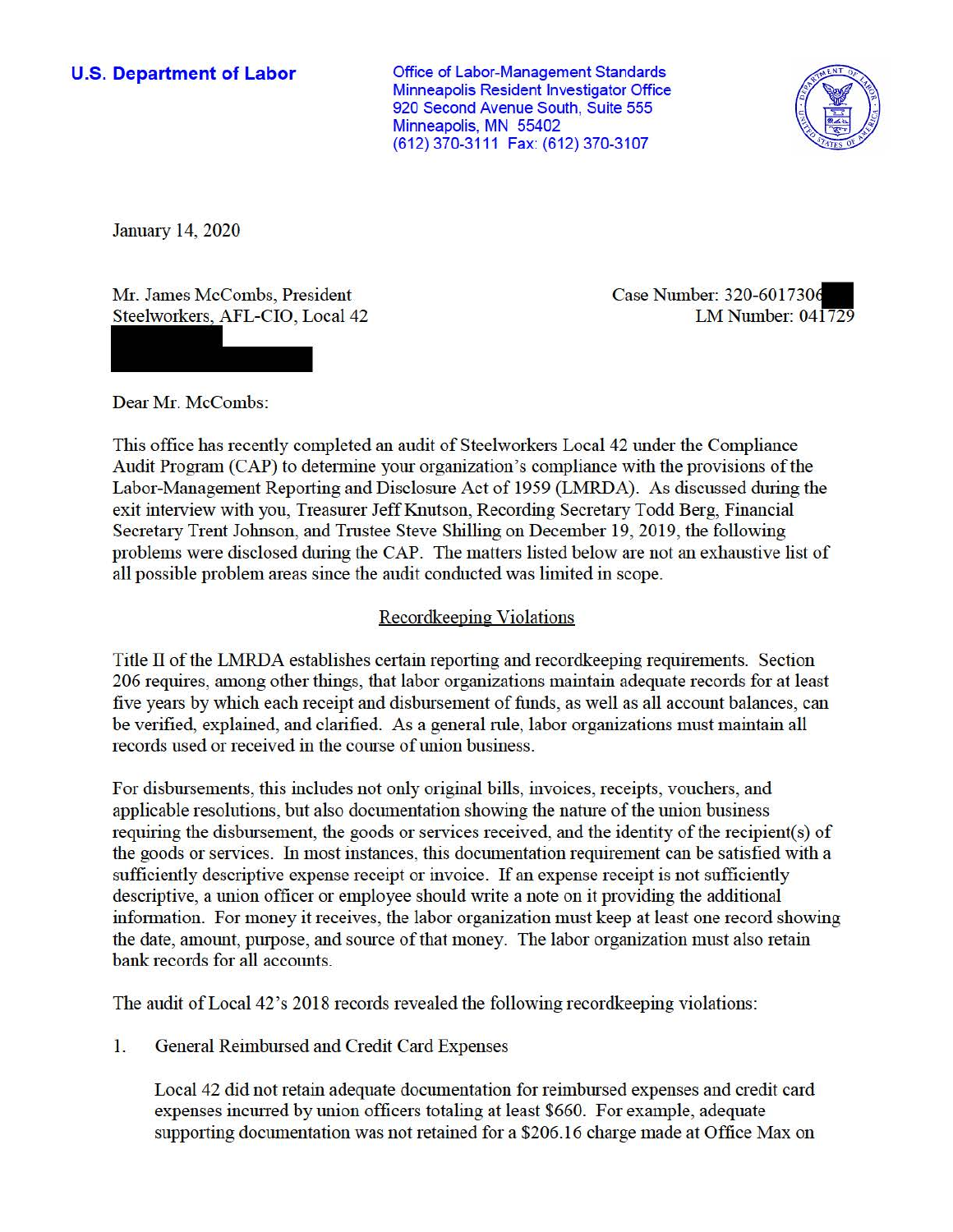April 17, 2018 for office supplies. In support of this expense, Local 42 only retained a credit card statement, which is not sufficient.

 disbursements. The president and treasurer (or corresponding principal officers) of your As noted above, labor organizations must retain original receipts, bills, and vouchers for all union, who are required to sign your union's LM report, are responsible for properly maintaining union records.

2. Lack of Salary Authorization

 Local 42 did not maintain records to verify that the salaries reported in Item 24 (All Officer and Disbursements to Officers) of the LM-3 were the authorized amounts and therefore correctly reported.

 During the opening interview, Mr. Knutson stated that union officer salaries were authorized in the local's bylaws. Article VIII of the local bylaws authorizes monthly union must keep a record, such as meeting minutes, to show the current salaries as salaries for the president, vice president, recording secretary, financial secretary, treasurer, and chief steward; however, during the audit year, you, Mr. Knutson, Mr. Berg, Mr. Johnson, Vice President Michael Christianson, and Chief Steward Terry Geissler each received a yearly salary payment in addition to your monthly salary payments. Mr. Knutson advised that these yearly salary payments are part of the normal salary that officers have regularly received in the past. Authorization for these yearly salary payments could not be identified in Local 42's minutes, bylaws, or any other union records. The authorized by the entity or individual in the union with the authority to establish salaries.

3. Failure to Maintain Receipt Records

 commission payments totaling \$[1,554.48](https://1,554.48) that it received from Canteen Vending during the audit year. As previously noted, Title II of the LMRDA establishes certain reporting and clarified. As a general rule, labor organizations must maintain all records used or received The audit revealed that Local 42 did not retain statements for six vending machine recordkeeping requirements. Section 206 requires, among other things, that labor organizations maintain adequate records for at least five years by which each receipt and disbursement of funds, as well as all account balances, can be verified, explained, and in the course of union business.

 Based on your assurance that Local 42 will retain adequate documentation in the future, OLMS will take no further enforcement action at this time regarding the above violations.

## Reporting Violation

The audit disclosed a violation of LMRDA Section 201(b), which requires labor organizations to file annual financial reports accurately disclosing their financial condition and operations. The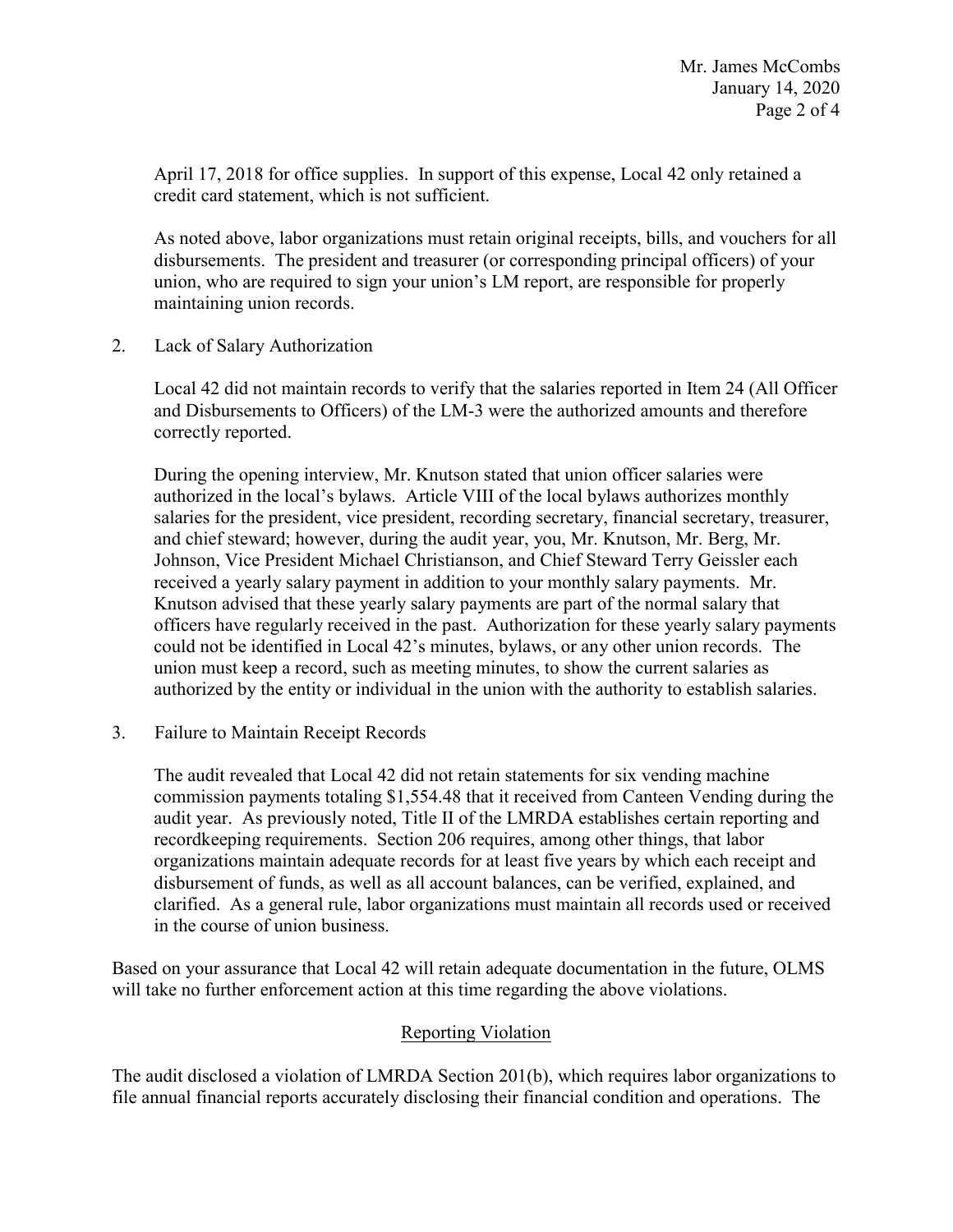Labor Organization Annual Report (Form LM-3) filed by Local 42 for the fiscal year ended December 31, 2018, was deficient in the following area:

Disbursements to Officers

 Local 42 did not include reimbursements to Mr. Christianson totaling at least \$162 in the amounts reported in Item 24, Column E (Allowances and Other Disbursements). Local 42's disbursements records indicate that Mr. Christianson received reimbursed expenses totaling \$162; however, the total amount reported in Column E of Item 24 for Mr. Christianson was \$0. It appears that Local 42 erroneously reported Mr. Christianson's reimbursed expenses in Item 54 (Other Disbursements).

 value. See the instructions for Item 24 for a discussion of certain direct disbursements to officers that do not have to be reported in Item 24. An "indirect disbursement" to an officer is a payment The union must report most direct disbursements to Local 42 officers and some indirect disbursements made on behalf of its officers in Item 24. A "direct disbursement" to an officer is a payment made to an officer in the form of cash, property, goods, services, or other things of to another party (including a credit card company) for cash, property, goods, services, or other things of value received by or on behalf of an officer. However, indirect disbursements for temporary lodging (such as a union check issued to a hotel) or for transportation by a public carrier (such as an airline) for an officer traveling on union business should be reported in Item 48 (Office and Administrative Expense).

I am not requiring that Local 42 file an amended LM report for 2018 to correct the deficient item, but Local 42 has agreed to properly report the deficient item on all future reports it files with OLMS.

## Other Issue

Retirement Payments

 the audit year Local 42 disbursed a total of \$450 to members that retired. Local 42's bylaws do discuss authorization for these payments and either add an authorization to its bylaws or ensure As I discussed during the exit interview, the audit revealed that Local 42 does not have clear policies regarding the \$150 payments members receive when they retire. For example, during not contain specific provisions regarding the authorization of such disbursements and the policies for these disbursements could not be identified in any other union records. OLMS recommends that Local 42 adopt written guidelines concerning such matters to help ensure effective internal controls and safeguard union assets. At the exit interview, you advised that the union will that each future instance is properly documented in the meeting minutes.